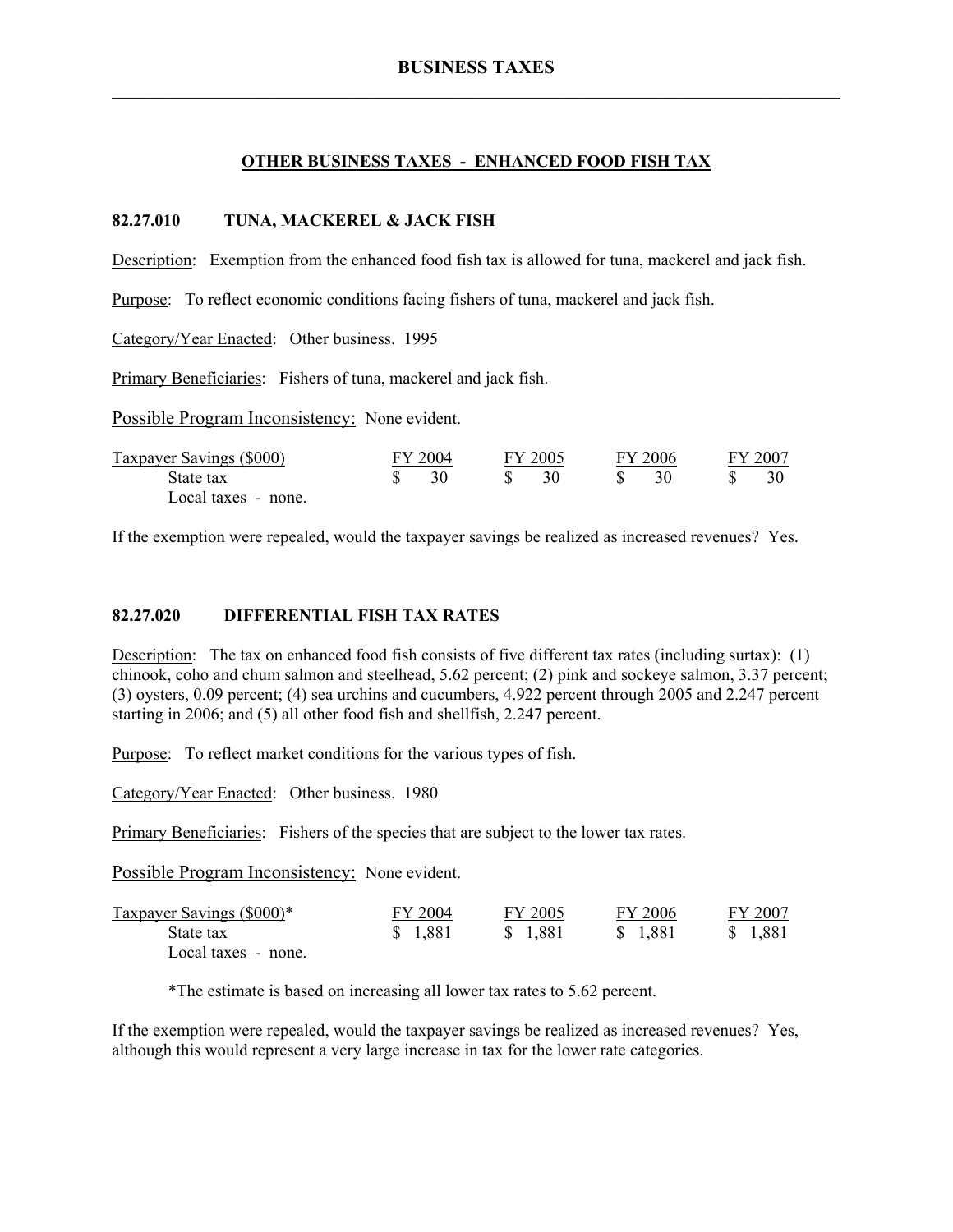### **82.27.030(1) IMPORTED FROZEN OR PACKAGED FISH**

Description: Enhanced food fish which are shipped into the state already frozen or packaged for retail sale are exempt from the tax.

Purpose: The tax is not intended to apply to fish that are processed outside the state.

Category/Year Enacted: Tax base. 1980

Primary Beneficiaries: Importers of frozen or packaged fish.

Possible Program Inconsistency: None evident.

| Taxpayer Savings (\$000) | FY 2004           | FY 2005 | FY 2006 | FY 2007 |  |
|--------------------------|-------------------|---------|---------|---------|--|
| State tax                | $\frac{1}{3}$ 123 | \$ 123  | \$ 123  | - 123   |  |
| Local taxes - none.      |                   |         |         |         |  |

If the exemption were repealed, would the taxpayer savings be realized as increased revenues? No.

## **82.27.030(2) COMMERCIALLY GROWN FISH & SHELLFISH**

Description: Food fish that are raised from eggs and shellfish grown by agricultural methods are exempt from fish tax.

Purpose: The tax is not intended to apply to commercially produced fish and shellfish.

Category/Year Enacted: Tax base. 1980; extended to shellfish in 1995.

Primary Beneficiaries: Commercial producers of food fish and shellfish.

Possible Program Inconsistency: None evident.

| Taxpayer Savings (\$000) | FY 2004        | FY 2005         | FY 2006 | FY 2007 |  |
|--------------------------|----------------|-----------------|---------|---------|--|
| State tax                | $\sqrt{3}$ 135 | $\frac{135}{2}$ | 140     | 140.    |  |
| Local taxes - none.      |                |                 |         |         |  |

If the exemption were repealed, would the taxpayer savings be realized as increased revenues? No.